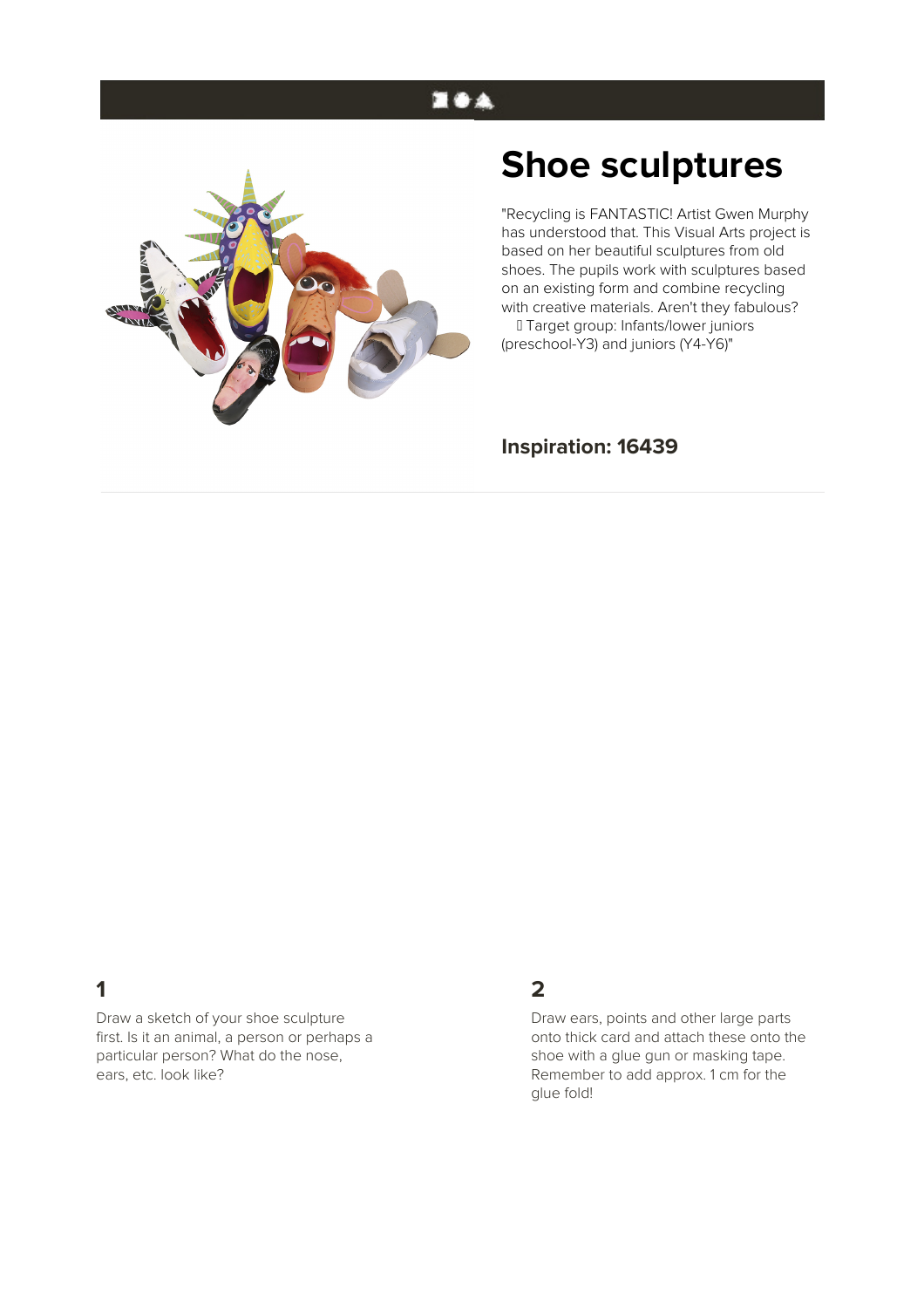#### **3**

You may make the nose from an egg box dimple and attach it with a glue gun or masking tape.

#### **4**

Cover the shoe with masking tape if it, for example, has a synthetic or smooth surface that is not easy to paint. If the shoe has a textured surface, you won't need to cover it with masking tape.

#### **5**

Prime the entire shoe with Super Primer and allow to dry.

## **6**

Paint the toe area with an opaque acrylic paint in your chosen colours and leave to dry.